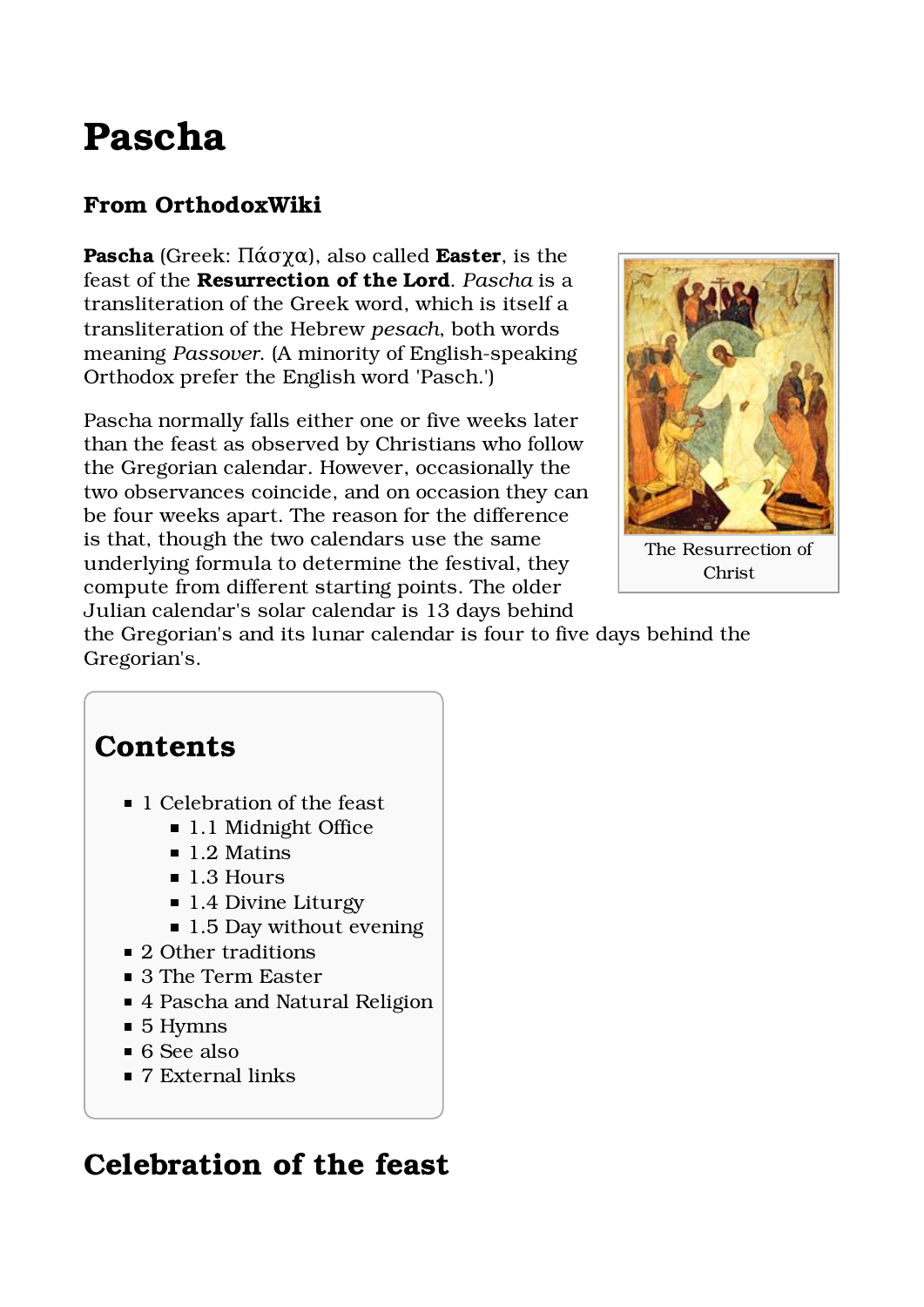The resurrection of Jesus Christ from the dead is the center of the Orthodox Christian faith. Twelve weeks of preparation precede it. This is made up of pre-lenten Sundays, Great Lent, and Holy Week. The faithful try to make this long journey with repentance, forgiveness, reconciliation, prayer, fasting, almsgiving, and study. When the feast finally arrives, it is celebrated with a collection of services combined as one.

#### Midnight Office

Sometime before midnight, on the Blessed Sabbath the Midnight Office service is chanted. In the Slavic practice, the priest goes to the tomb and removes the epitaphios and carries it through the Holy Doors and places it on the altar table where it remains for forty days until the day of Ascension. In the Byzantine practice, the epitaphios has already been removed (during the Lamentations Orthros on Holy Friday evening).

#### Matins

Paschal matins begins with a procession that starts around midnight. The people leave the dark church building singing, carrying banners, icons, candles, and the Gospel. The procession circles the outside of the church and returns to the closed front doors. In Greek practice, the Gospel which tells of the empty tomb is now read. In Syrian practice, following the Gospel reading, the priest beats on the door and takes part in a dialogue with an interlocutor inside the church doors, crying out with the words of Psalm 23 (24): "Lift up your heads, O gates! And be exalted, you everlasting doors, that the king of glory may enter in!" In Slavic practice, neither of these rites is preserved. Next, the Paschal troparion is sung for the first time, together with the verses of Psalm 67 (68) which will begin all of the Church services during the Paschal season.

Let God arise, let his enemies be scattered; let those who hate him flee from before his face!

As smoke vanishes, so let them vanish; as wax melts before the fire, So the sinners will perish before the face of God; but let the righteous be glad.

This is the day which the Lord has made, let us rejoice and be glad in it!

Christ is risen from the dead, trampling down death by death, and on those in the grave bestowing life.

The doors are opened and the faithful re-enter. The church is brightly lit and adorned with flowers. It is the heavenly bride and the symbol of the empty tomb. The celebrants change to white vestments, the bright robes of the resurrection. The Easter icon stands in the center of the church, where the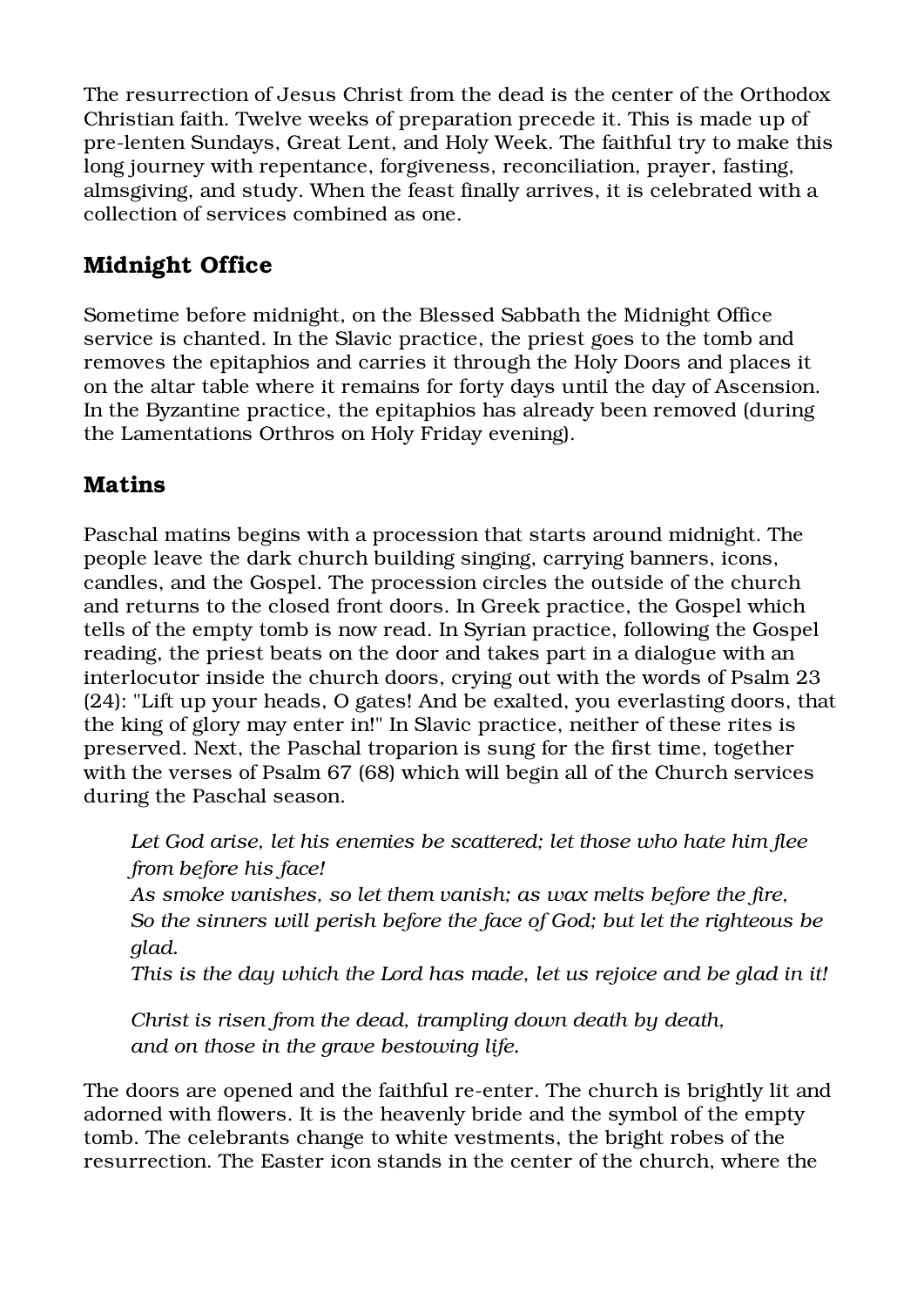grave just was. It shows Christ destroying the gates of hell and freeing Adam and Eve from the captivity of death. There constant proclamation of the celebrant: Christ is risen! The faithful continually respond: Indeed he is risen! and censing of the icons and the people.

Following the entrance into the church, the Paschal canon ascribed to St. John of Damascus is chanted with the Paschal troparion as the constantly recurring refrain. Matins ends with the Paschal stichera:

O day of resurrection! Let us beam with God's own pride! Let everyone embrace in joy! Let us warmly greet those we meet and treat them all like brothers, even those who hate us! Let all the earth resound with this song: Christ is risen from the dead, conquering death by death, and on those in the grave bestowing life!

#### Hours

Next, in some traditions, the Paschal Hours are also sung. At the conclusion, the celebrant solemnly proclaims the famous Paschal Sermon of St. John Chrysostom. This sermon is an invitation to all of the faithful to forget their sins and to join fully in the feast of the resurrection of Christ.

#### Divine Liturgy

Next, the Paschal Divine Liturgy begins with the singing once more of the festal troparion with the verses of Psalm 67 (68). The antiphons of the liturgy are special psalm verses that praise and glorify the salvation of God. Again, the troparion is repeated over and over. And the baptismal verse from Galatians: As many as have been baptized into Christ have put on Christ (Galatians 3:27) replaces the Thrice-Holy Hymn.

The readings take the faithful back again to the beginning, and announces God's creation and re-creation of the world through the living Word of God, his Son Jesus Christ. The epistle reading is the first nine verses of the Book of Acts. The gospel reading is the first seventeen verses of the Gospel of John. It is customary on this day to read the Gospel in several languages.

The Liturgy of St John Chrysostom continues as usual. Holy communion has, again and again, the troparion of the Resurrection. It is sung while the faithful partake. To Orthodox Christians, receiving communion on Easter Sunday is very important. Many parishes take the Paschal Sermon of St. John Chrysostom literally and commune all Orthodox Christians who are in attendance.

#### Day without evening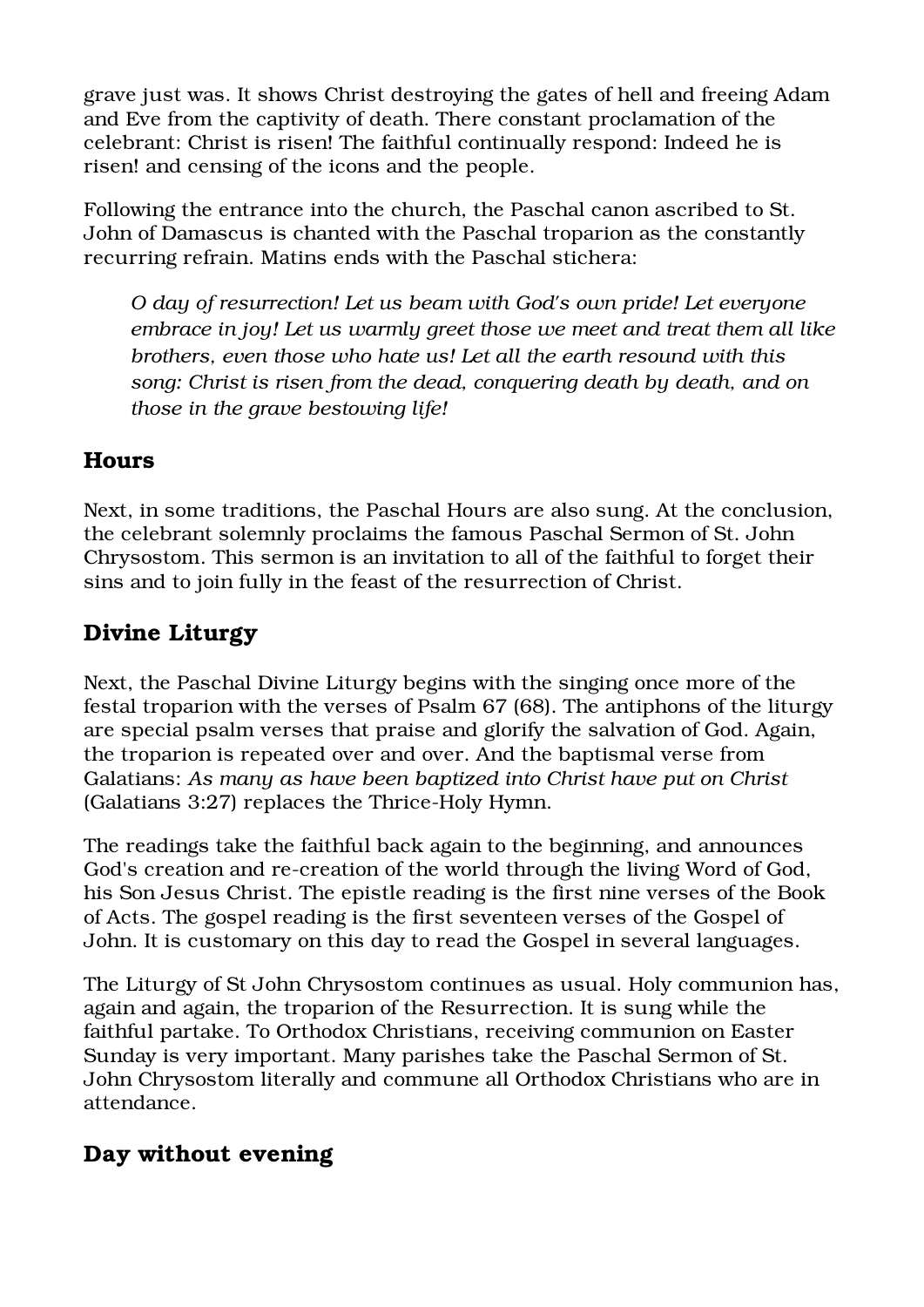To the Orthodox, the celebration of Pascha reveals the mystery of the eighth day. It is not merely an historical reenactment of the event of Christ's Resurrection. It is a way to experience the new creation of the world a taste of the new and unending day of the Kingdom of God.

This new day is conveyed to the faithful in the length of the paschal services, in the repetition of the paschal order for all the services of Bright Week, and in the special paschal features retained in the services for the forty days until Ascension. Forty days are, as it were, treated as one day.

## Other traditions

Foods from which the faithful have been asked to abstain during the lenten journey are often brought in baskets and blessed by the priest. This may include eggs, cheese, meat, and a rich, cake-like bread, called Kulitch. These are then eaten after the Divine Liturgy.

In Greek practice there is a lamb soup that is shared after the Liturgy. In Slavic practice, foods which were blessed earlier are shared.

Another tradition at the feast of the Pascha, is the consecration of a bread stamped with the image of the Cross, or of the Resurrection, named Artos. This special Artos is consecrated at the close of the Paschal Liturgy in memory of the Risen Christ, Who is "the Bread of Life Eternal descended from Heaven and nourishing us with the food of His divine mercies." On the next Saturday, after the Liturgy, it is broken and distributed in the place of Antidoron.

The faithful also sometimes exchange Red-dyed egg. The egg symbolizes the renovated life, received through the Blood of Christ.

### The Term Easter

Some Orthodox Christians discourage the use of the word Easter, believing that the term has roots in pagan rites of the spring equinox and overtones of fertility. Most English speakers are unaware of the etymological origins of Easter, however, and use it without any sense of pagan connotations, and so Easter is also used by many Orthodox English speakers.

The origin of the term Easter comes from the Germanic name for the month in which the Christian feast usually fell, and so, just as the American civic holiday of the Fourth of July has nothing to do with Julius Caesar for whom July was named, neither does Easter have anything to do with the pagan goddess Eostre, the namesake of the month in which Pascha fell. This potential difficulty only exists for speakers of Germanic languages, however.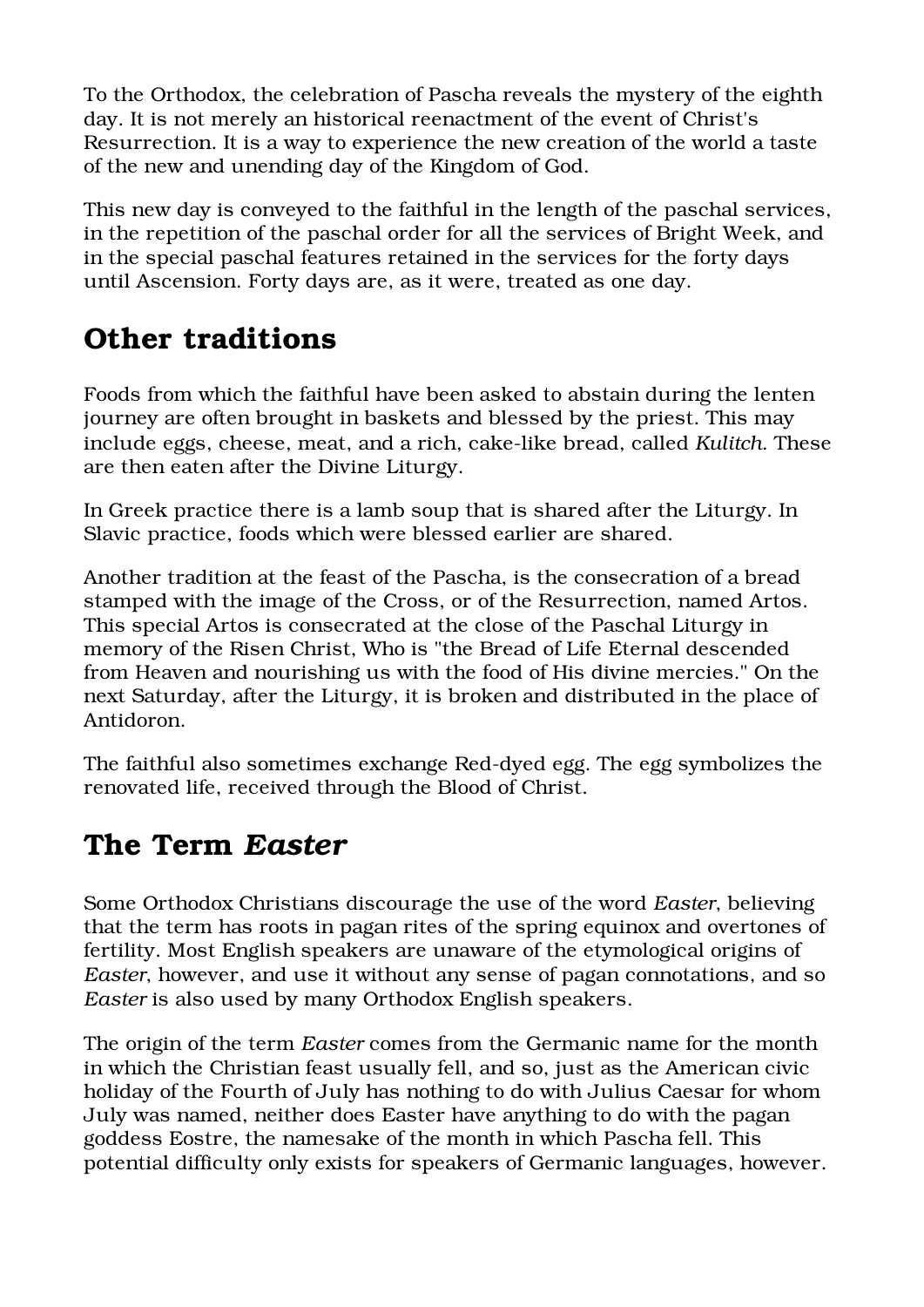Most languages in the world use a cognate form of the Greek term Pascha and so are free of any pagan connotations for the name of the feast.

According to Bede, writing in De Tempore Rationum ("On the Reckoning of Time"), Ch. xv, "The English months," the word is derived from Eostre, a festival. Bede connects it with an Anglo-Saxon goddess of spring, to whom the month answering to our April, and called Eostur-monath, was dedicated. The connection is often assumed, without quoting Bede himself, who says,

In olden times the English people— for it did not seem fitting to me that I should speak of other nations' observance of the year and yet be silent about my own nation's— calculated their months according to the course of the Moon. Hence, after the manner of the Greeks and the Romans, [the months] take their name from the Moon, for the moon is called mona and each month monath.

The first month, which the Latins call January, is Giuli; February is called Solmonath; March Hrethmonath; April, Eosturmonath[...etc.]

Eosturmonath has a name which is now translated "Paschal month", and which was once called after a goddess of theirs named Eostre, in whose honour feasts were celebrated in that month. Now they designate that Paschal season by her name, calling the joys of the new rite by the time-honoured name of the old observance.

# Pascha and Natural Religion

There is, however, a connection which may be drawn between the pre-Christian celebrations and the feast of the Resurrection of Christ. Just as Christ's incarnation is the ultimate fulfilment of the best hopes of all "natural" religion, so can Pascha be understood as being the ultimate springtime of mankind. The pre-Christian celebrations of the renewal of creation in the Spring find their completion in the Resurrection, the passage from death to life of the incarnate Son of God, and with him all creation.

# Hymns

Troparion (Special Melody)

Christ is risen from the dead, trampling down death by death, and upon those in the tombs bestowing life!

Hypakoe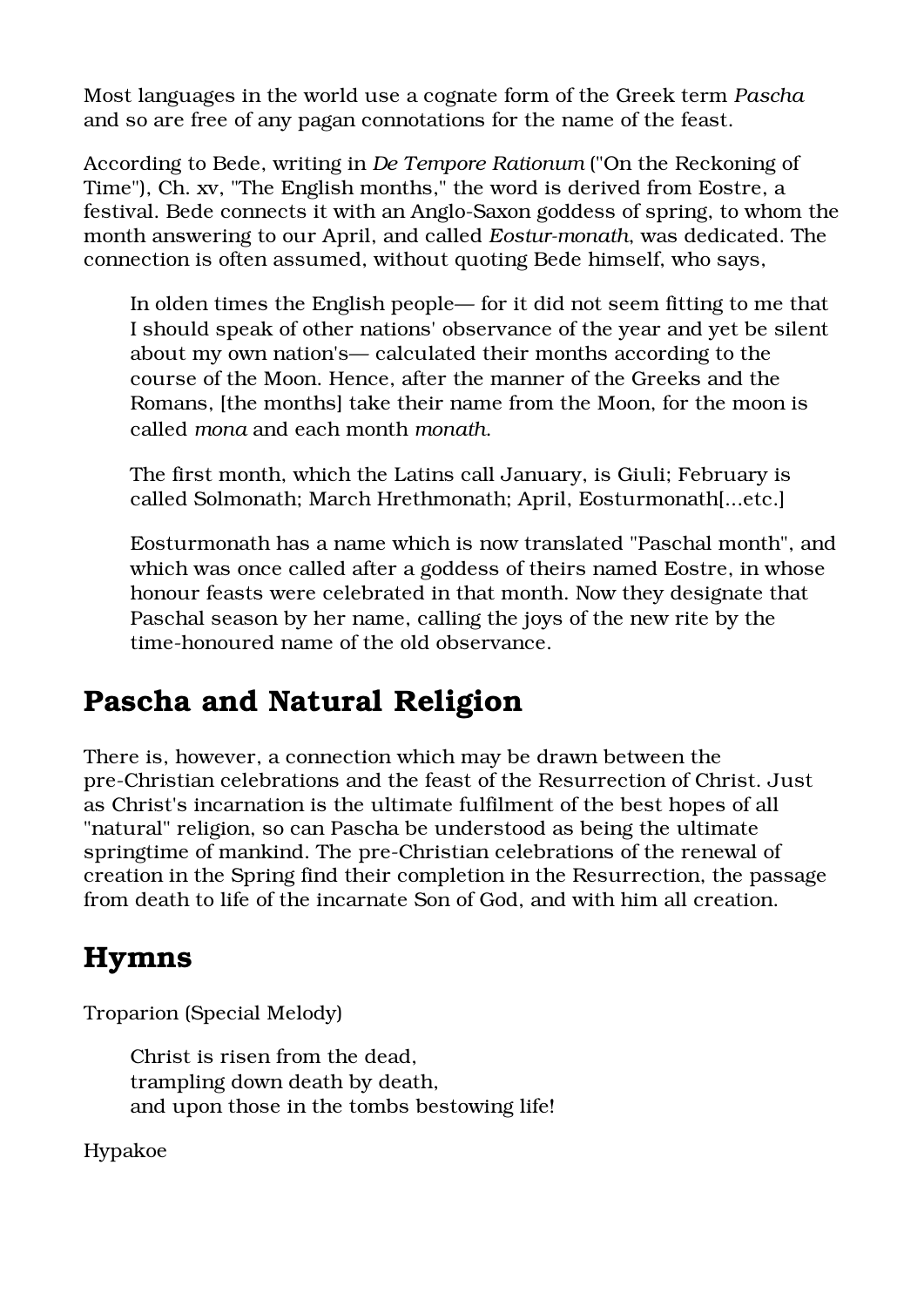Before the dawn, Mary and the women came and found the stone rolled away from the tomb. They heard the angelic voice: "Why do you seek among the dead as a man the One who is everlasting light? Behold the clothes in the grave! Go and proclaim to the world: The Lord is risen! He has slain death, as He is the Son of God, saving the race of men."

Kontakion (Tone 8)

Thou didst decend into the tomb, O Immortal, Thou didst destory the power of death! In victory didst Thou arise, O Christ God, proclaiming "Rejoice" to the myrrhbearing women, granting peace to Thy apostles, and bestowing resurrection to the fallen.

Paschal hymn to the Theotokos:

The angel cried to the Lady Full of Grace: Rejoice, O Pure Virgin! Again I say: Rejoice! Your Son is risen from His three days in the tomb! With Himself He has raised all the dead! Rejoice, all you people!

Shine! Shine! O New Jerusalem! The Glory of the Lord has shone on you! Exalt now and be glad, O Zion! Be radiant, O Pure Theotokos, in the Resurrection of your Son!

### See also

- Paschalion
- **Paschal greeting**
- Paschal Homily
- **Passover**
- Holy Week
- Epitaphios
- Kyriopascha
- Pentecostarion